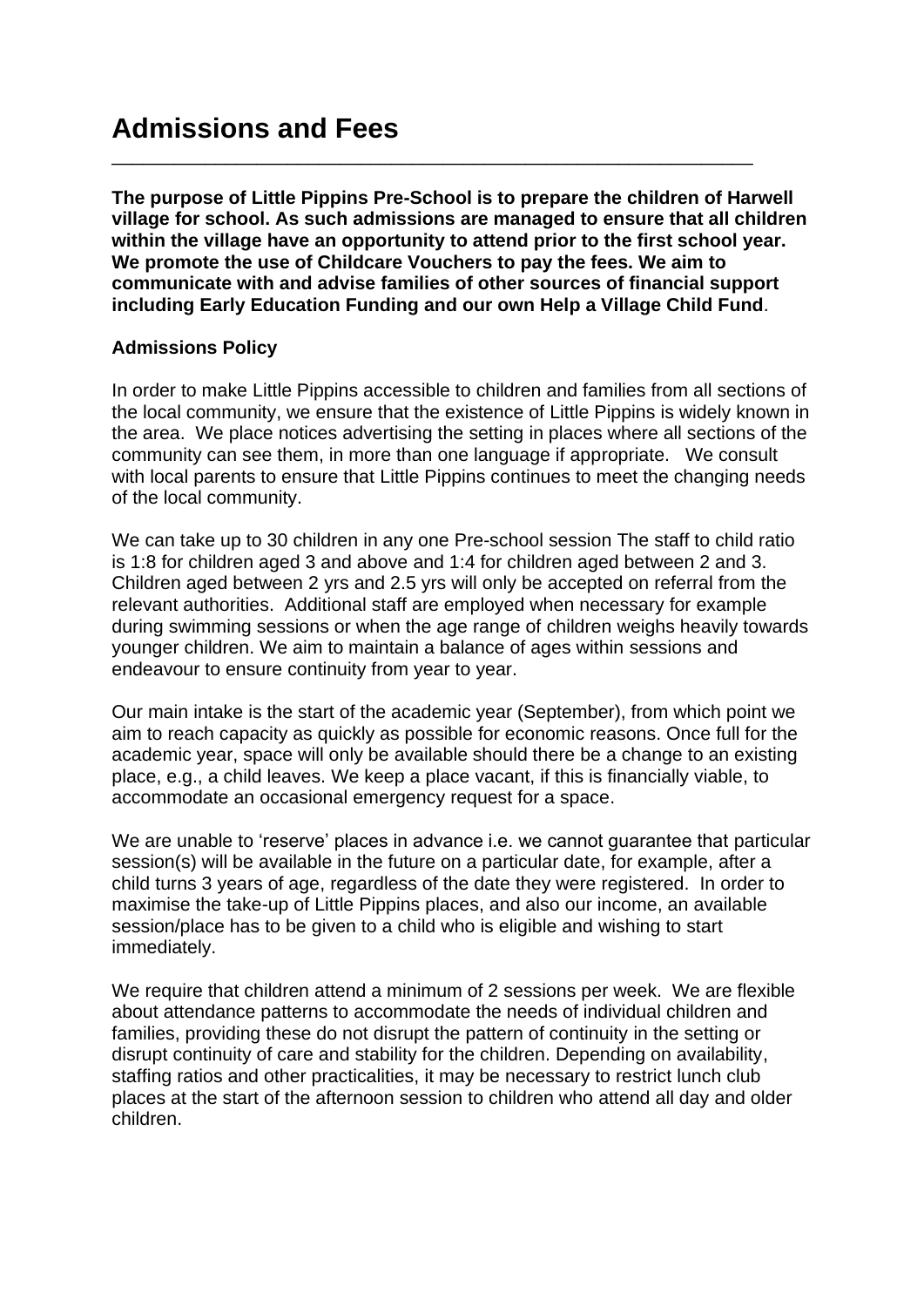We operate in a way that encourages positive regard for and understanding of difference and ability - whether gender, family structure, class, background, religion, ethnicity or competence in spoken English.

We support children and/or parents with disabilities to fully partake in all activities within the pre-school.

We monitor the needs and background of children joining our setting on the Information and Permissions' Form, to ensure that no accidental or unintentional discrimination is taking place.

#### **Admissions Process**

When a parent/carer contacts Little Pippins enquiring about a place for their child, they are given all the relevant information they require, including details of the Admissions and Fees policy, and informed of whether there is currently a suitable place available for their child.

The parent/carer and the child are invited to visit the setting and speak to members of staff. During this visit, the parent/carer will be provided with the Prospectus and Child Information and 'Permissions' Form. These are also available to download from our website.

Should the parent/carer wish to proceed with registration and agree to abide by all the terms and conditions including the level of fees and arrangements for payment, they are asked to complete, sign and return the Child Information and 'Permissions' Form and pay a deposit. When the form and payment is received, the child is registered.

If, on registering their child, a parent/carer is informed that there is not currently a suitable place available or that the child is not yet old enough to attend, Little Pippins' admissions procedure and criteria (see below) will be explained. We will advise the parent/carer of how long they are likely to have to wait before a suitable place becomes available. This information will only be an estimate and will not constitute a binding guarantee from Little Pippins. Parents/carers will be encouraged to indicate the preferred start date and sessions for their child on the 'Child Information and 'Permissions' form.

Once the child is registered and a suitable place is available, the Manager, or Office Manager, will contact the parent/carer concerned to offer a place and arrange a date for the child's first session at Little Pippins.

The child and parent/carer will be invited to attend a settling in visit before they start to help the child become familiar with the setting and our staff and for the child's key person to start to get to know the child. At this visit, our procedures and routines will be explained, and a copy of the handbook will be given to the parent.

The Manager or her deputy and the child's key person may also visit the child and parent at their home for a home visit before starting pre-school.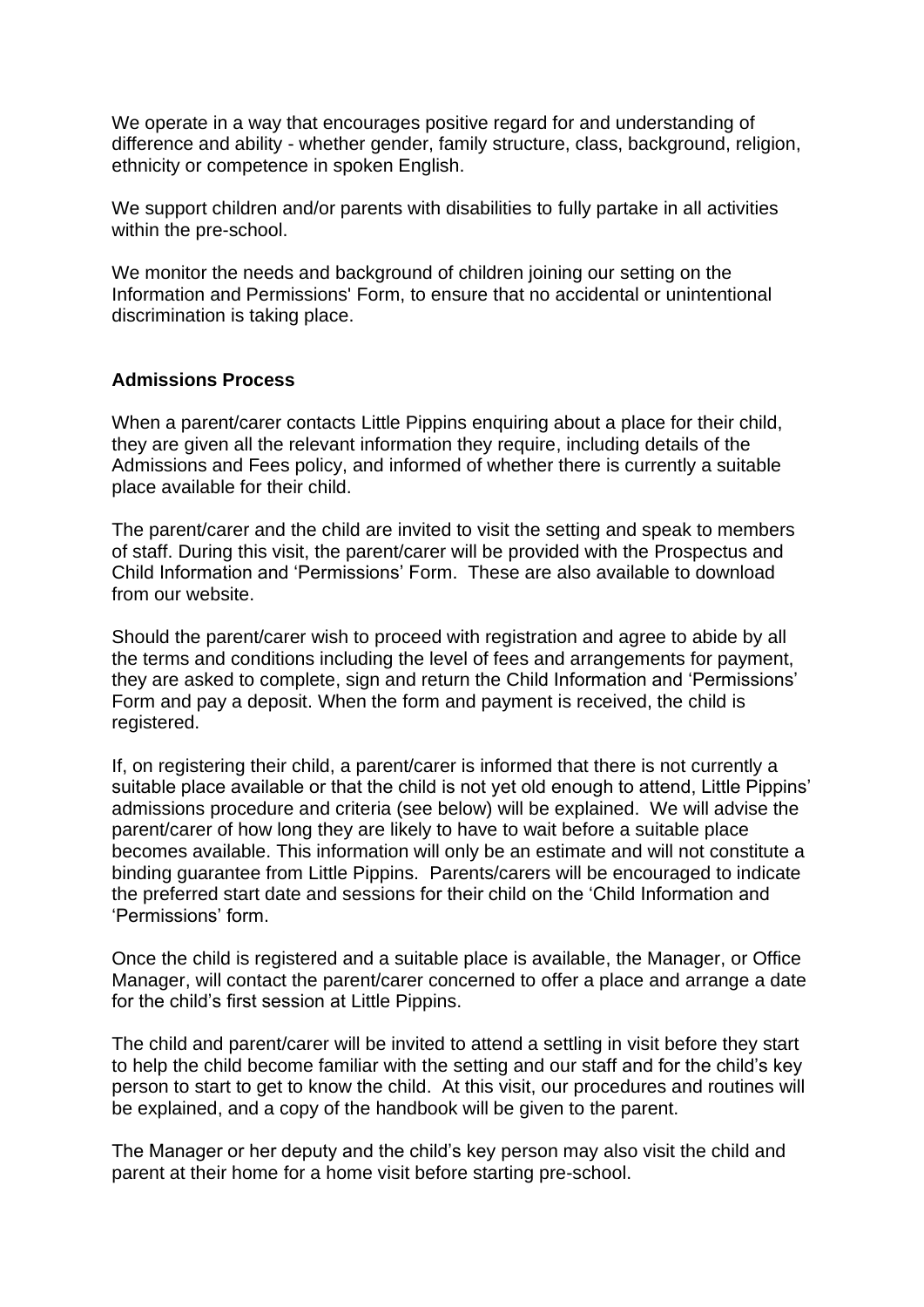If, during the above meetings, it becomes apparent that Little Pippins would not be able to meet the child's needs or to accept the child would disrupt the balance of care and stability of other children, we may decide that we do not have a suitable place for the child. We will explain the decision to the parent and offer advice on alternative childcare provision. When the child starts, the provisions of the Settling In policy come into operation.

# **Admissions Criteria**

To ensure that we effectively fulfil our goal to give all village pre-school age children the opportunity of a place before starting school, admissions to Little Pippins are offered according to the following criteria and order:

- ➢ A Harwell Village child on a Child Protection Plan or Child in Need Plan or a Looked After Child.
- ➢ Children already attending the pre-school and eligible for free entitlement up to the maximum 15 universal funded hours.
- ➢ Harwell Village children eligible for 15 hours universal funding and starting primary school the following academic year.
- ➢ Harwell Village children eligible for free entitlement hours including eligible two-year-old children.
- $\triangleright$  Distance from the child's home to the setting and age of the child. Where there are too many children in the above criteria requesting places, places will be offered to the oldest children.
- $\triangleright$  Whether the child will attend the village primary school.
- ➢ Whether any siblings attend the pre-school
- $\triangleright$  Date of registration.

If the parent/carer concerned no longer wishes to take up a place, the parent/carer of the next suitable child will be contacted.

# **Amending a place or Removing a child**

Parents/carers are asked for at least one month's prior notice in writing of their intentions for their child, i.e. changes to sessions, moving to another setting, moving up to school or deferring their school place.

If less than one month's notice of leaving Little Pippins is given, up to one month's fees will become payable in lieu of the required notice period.

If a child is absent from Little Pippins for more than 3 weeks without authorisation, they will be removed from the register and their place may be offered to a child awaiting a place.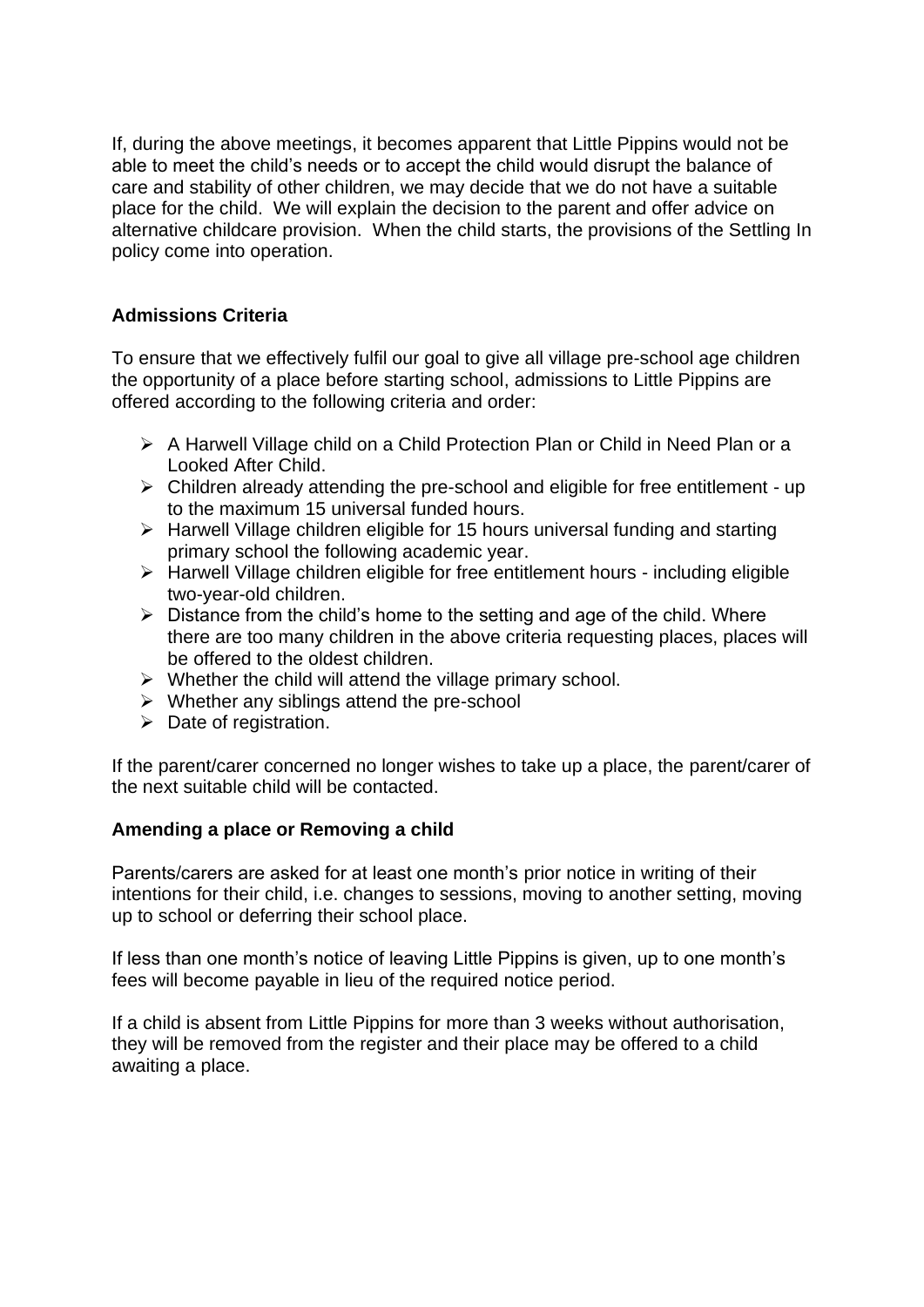## **Fees**

Little Pippins understands that the cost of registered childcare may seem expensive to a parent/carer. However, providing a high quality, safe and stimulating service for children is not cheap and to ensure the continued high standards and sustainability of Little Pippins, we ask that parents/carers respect our fees strategy.

- The level of fees will be set by the Management Committee and reviewed annually in light of the Little Pippins' financial position, its future strategic plans and any other broader economic or social considerations deemed relevant.
- Little Pippins will offer Early Education Funded places to eligible 2, 3 and 4 year old children up to a maximum of 15 hours per week for 38 weeks per year. We do not offer places for the extended 15 hours free early education unless a specific educational need for a child to attend a single setting has been identified to the Manager by external agencies, and the Manager and SENDCo agree that it is in the best interest of the child to access the additional educational support they require consistently from one setting.
- Funding can be applied to pre-school morning and afternoon sessions but not to Breakfast Club or Walking Bus fees.
- Our schedule of fees for unfunded sessions is published in our prospectus and on our website.
- A deposit is payable on submission of the Information and Permissions Form. This will be refunded at the end of the child's first term unless there are fees outstanding, or if we are unable to offer the child a place at the time requested by the parent and they then wish to withdraw their child's registration form.
- Fees are due for all booked unfunded sessions; any sessions missed must still be paid for. If a child is going to be absent for health reasons for 3 weeks or more and Little Pippins is informed in advance, then the fees may be waived at the discretion of the Management Committee.
- Payment is due in advance of sessions. Invoices are raised 3 times per year at the start of terms 1, 3 and 5 for the following 2 terms. Payments can be made termly, monthly or weekly. The Treasurer or Office Manager must be informed as to which payment method is being used. Individual payment arrangements will be negotiated between the Management Committee and parents/carers.
- Parents/carers wishing to negotiate this or any other alteration to the standard fees policy should request a meeting with either the Manager or a member of the Management Committee at the earliest possible opportunity.
- Fees are due on the first day of term or on receipt of invoice If fees are outstanding one week (7 days) after becoming due, a written reminder will be issued to parents/carers requesting payment or offering to agree a payment plan within the next 7 days